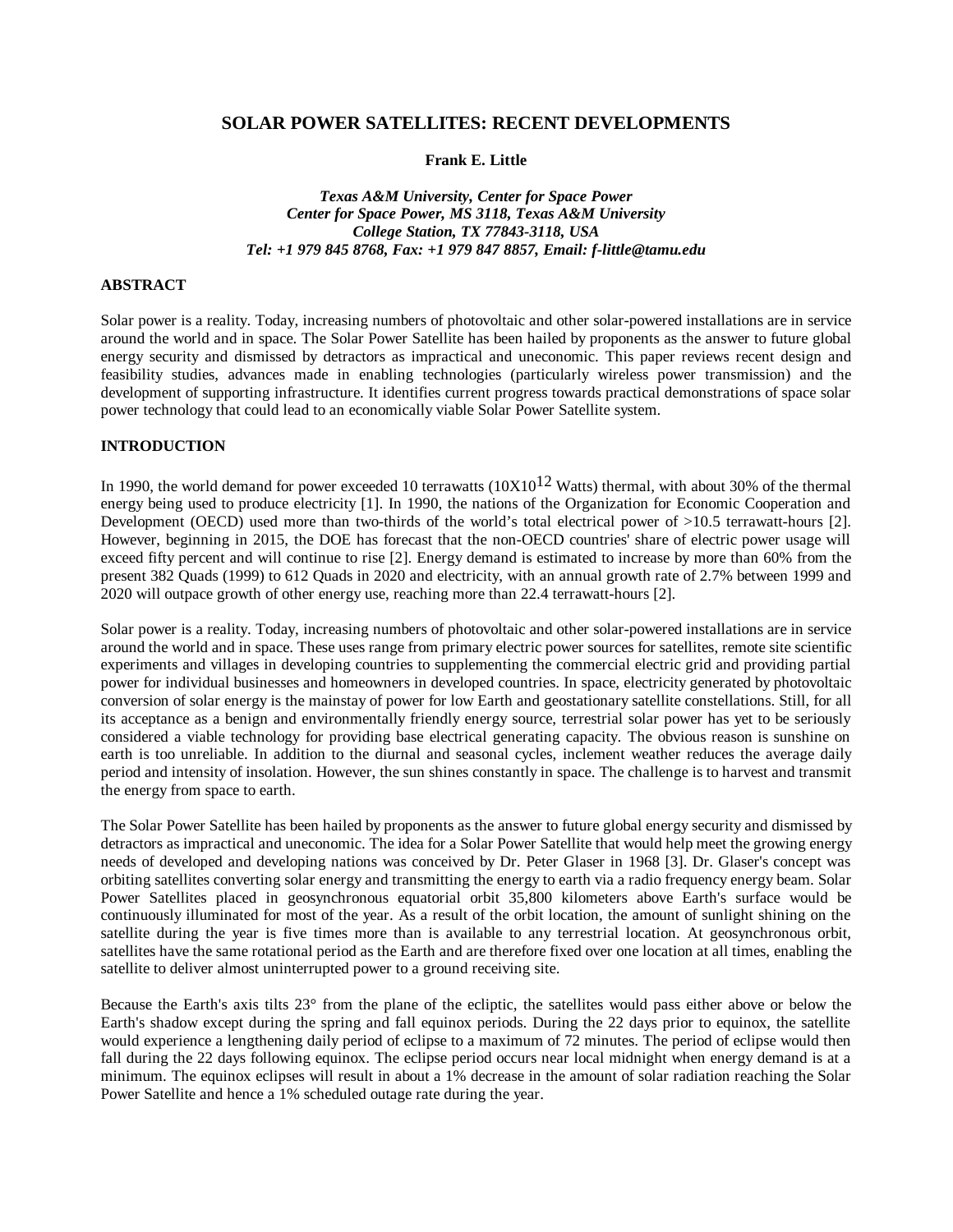# **SYSTEM ARCHITECTURES**

#### **Historic Studies**

The first major attempt to conceptually design and evaluate a complete Solar Power Satellite system was by the US Department of Energy (DOE) and US National Aeronautics and Space Administration (NASA): the 1977-1980 DOE/NASA systems definition studies. The studies defined a Solar Power Satellite reference system including the satellite configuration and all of the supporting infrastructure [4]. The "completed" system would provide a generating capacity of 300 gigawatts from 60 satellites. The satellites were designed to have five gigawatt generating capacity; use photovoltaic cells for energy conversion; use wireless energy transmission at 2.45 GHz; be based at geosynchronous orbit; be assembled on-orbit with human support of automated machinery; and have a thirty-year operational life.

The purpose of the reference system was to be a basis for evaluating the Solar Power Satellite concept for environmental and societal impacts and as an alternative energy source. It was not a mature design to be used for manufacturing Solar Power Satellites. The estimated non-recurring cost of \$100 thousand million (for infrastructure and the first operational Solar Power Satellite system providing 5 gigawatts) contributed to the general impression of the Solar Power Satellite as an expensive program

The choice of five gigawatts per satellite was arbitrary and, in fact, may be seen as unduly restrictive for worldwide acceptance of the Solar Power Satellite concept beyond the industrialized nations of the G7. Very few countries in the developing world have the necessary transmission infrastructure to distribute 5 gigawatts of power from a single location to outlying regions and would be better served by smaller, more numerous distributed ground conversion sites.

Several independent assessments were made of the DOE/ NASA study. A report by the National Research Council of the United States National Academy of Sciences [5] concluded that while solar energy from space was technically feasible, the reference system assumptions were too optimistic, especially in the areas of photovoltaic cell performance and probable launch costs. The assessment recommended further relevant research be tracked and the situation assessed from time to time, but that implementation not be pursued at that time.

Japanese interest in Space Solar Power followed closely the 1981 establishment of the Institute of Space and Astronautical Science of Japan (ISAS) within the Ministry of Education. Japan recognized the enormous cost and technical difficulty of building the DOE/NASA system and decided to concentrate on the also costly problem of



Fig.1. Artist rendering of NASA reference system showing satellite and ground rectenna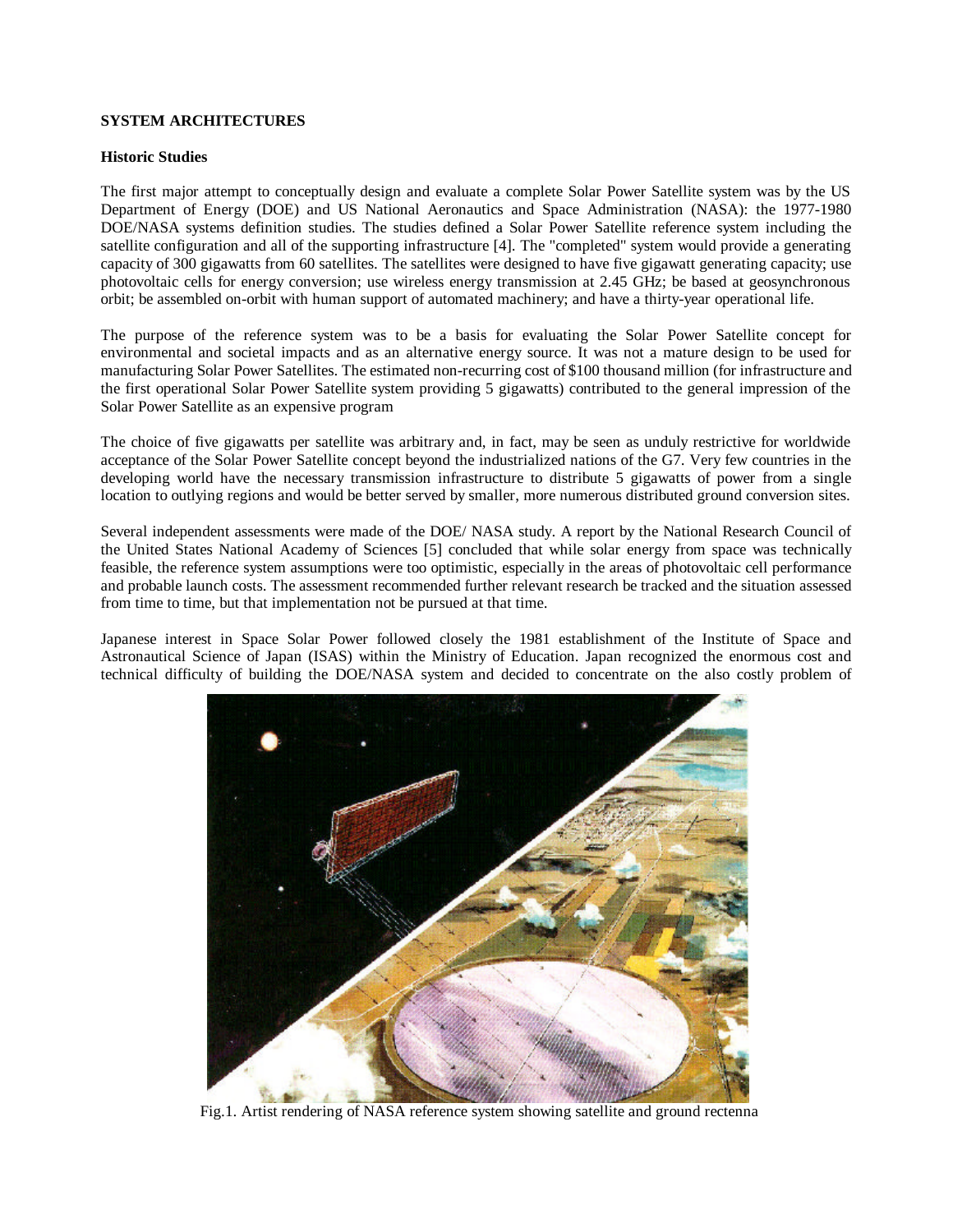developing the ground receiving system, which led to an offshore, floating rectenna design [6]. Two prototype Space Solar Power Satellite designs were developed in Japan [6] The first was a 10 MW photovoltaic derivative of the DOE/NASA Reference System developed by the Space Technology Committee of Japan Machinery Federation [7]. The second design was for a 70 MW solar concentrator, thermal energy conversion satellite with energy storage and periodic transmission developed by ISAS and Toshiba [8].

In the early 1990s, the idea of using the Earth's largest satellite as a platform for collecting solar energy with photovoltaic materials manufactured *in situ* and beaming the power to earth was proposed as a Lunar Solar Power option [1, 9]. In this proposal, several very large, although not very efficient, solar farms would be sited strategically to provide constant power to a large aperture microwave transmitter. Because the same face of the moon is always pointed at earth, transmitted power could be beamed to earth sites either directly and periodically or continuously through satellite relays.

### **Recent Studies**

Since the completion of the DOE/NASA systems definition study in 1980, much progress has been realized in research and technology development. Progress has been made in photovoltaic cell efficiency, transportation, space structures, robotics and other areas. New studies were begun to reassess the feasibility of the Solar Power Satellite concept. The most notable of these is the "Fresh Look" study undertaken by NASA in1995-1996 [10].

Of particular challenge and technical interest is the wireless transmission of power from the satellite to earth. Early proposals emphasized radio frequency transmission in the microwave spectrum, at 2.45 GHz, based primarily on the pioneering work of William Brown. While not abandoning 2.45 GHz, recent solar power satellite studies and transmission technology development projects have emphasized higher frequency microwaves (5.8 GHz) and visible and near IR lasers. While the energy delivered per satellite improves the economic competitiveness of solar power from space, there are practical and safety limits to the amount of power that can be delivered to a single site. Most current designs are typically in the range of 1 gigawatt rather than the 5 gigawatts delivered per site in the Reference Design.

## *Microwave Wireless Power Transmission Based Systems*

The "Fresh Look" essentially consisted of a "brainstorming" exercise to elicit new design concepts followed by a critical review of the concepts to select the most promising for further study. Some 30 concepts were examined and two ranked highest. One was the "Sun Tower"; an innovative gravity gradient stabilized modular satellite. The satellite, which incorporated many new and innovative technologies, would be robotically assembled on orbit and could grow in size and power capability by adding new segments. One drawback of the design is its inability to fully track the sun, resulting in self-shadowing by the solar arrays, particularly at noon and midnight. In its preferred embodiment, the "Sun Tower" would be deployed as a constellation in a middle-earth-orbit that would supply energy to multiple sites. One of the chief attractions of the design was it would provide a cheaper path to initial satellite deployment and first power than the reference system design [10].

Based on interest generated by the "Fresh Look", the US Congress suggested a follow-on study. NASA began the Space Solar Power Concept Definition Study [11] in 1998 to evaluate the results from "Fresh Look". In addition to identifying, developing and analyzing system concepts and technologies for solar power satellites, and evaluating the potential commercial markets and economic feasibility of space solar power, applications of SSP concepts for space exploration and transportation were developed. The bulk of the system modeling and evaluation effort was applied to "Sun Tower" and derivative architectures, although a "Sandwich" concept [12], introduced by Professor Kaya of Kobe University, received some analysis in this study and continues to be investigated in Japan. The study validated much of the "Fresh Look" results, however, the "Sun Tower" middle-earth-orbit was found to be impractical.

The main design features of a sandwich design are the placement of the photovoltaic array directly behind the transmitter, which remains stationary, pointed at earth, and the concentrator/steering mirror system used to direct sunlight to the photovoltaic array. The main advantage of the design is the elimination of the majority of the power management and distribution system. The major disadvantages are increased demands on thermal management for the sandwich and the complexity of solar tracking with the concentrator system.

NASA began the Space Solar Power (SSP) Exploratory Research and Technology (SERT) Program in 1999. SERT continued the satellite concept definition and analysis work and funded fundamental technology research as well as a wireless power transmission demonstration project. In addition to defining SSP applications for science, exploration and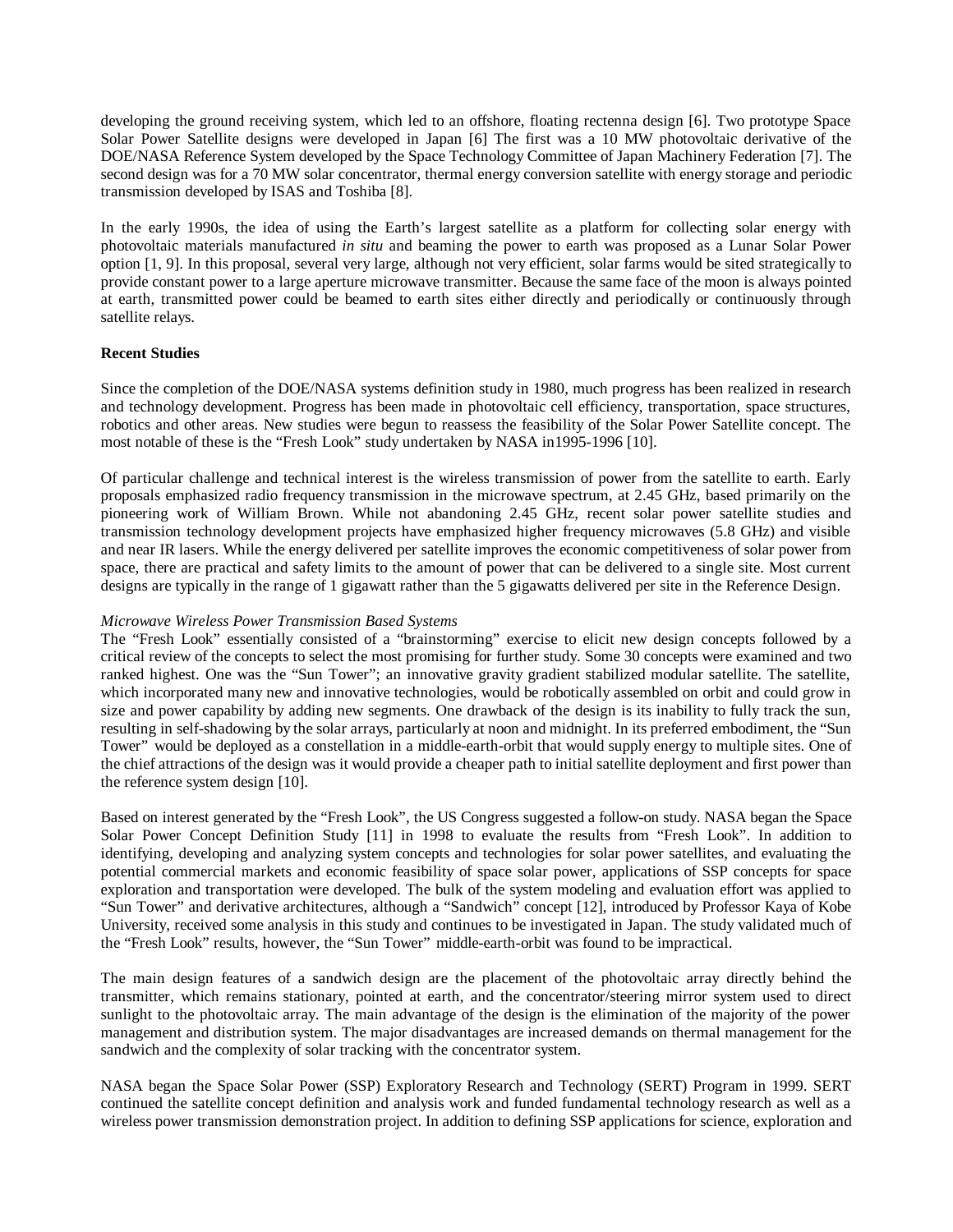

Fig. 2. Artist conception of "Sun Tower" solar power satellite

other commercial space uses, SERT addressed a number of critical technology elements for solar power satellites, including transportation (both earth-to-space and in-space), robotic assembly, power generation, power management and distribution, thermal management and wireless power transmission [13].

The principal microwave solar power satellite designs to emerge from the SERT studies were a traditional perpendicular to orbit plane (POP) configuration and the Integrated Symmetric Concentrator (ISC) configuration. The ISC design is loosely based on a modified sandwich concept, in which the photovoltaic array is moved from the back of the transmitter and two photovoltaic arrays are placed at the focus of the concentrator array. This compromise relieves much of the thermal management problems while slightly increasing power management and distribution complexity

### *Laser Wireless Power Transmission Based Systems*

Satellite and system architectures based on laser wireless power transmission were first considered seriously during the SERT program. Laser systems have one major advantage for power transmission, which is aperture collection efficiency. Whereas microwave power transmitting and receiving antennas are sized in kilometers, laser systems can be sized in meters. A secondary advantage is that laser based systems lend themselves more readily to incremental development than microwave based systems. However, the major hurdle that laser based systems face is atmospheric losses, especially due to rain attenuation. To provide continuous power, which would be necessary to qualify as base load power generation, the laser system would either have to have massive ground energy storage capability or multiple sites located sufficiently far apart such that one site could be available at all times.

With the lower delivered power per site design criteria of the current studies compared to the DOE/NASA Reference System, beam safety has minimal influence on the design of a microwave based solar power satellite system, however, it has been a major factor for laser based systems [14]. To deal with laser eye and skin exposure limits, [14] proposes a system of a geostationary cluster of laser satellites distributed uniformly through a sufficient solid angle of space, with the beams from the satellites spread uniformly over the 600 meter diameter photovoltaic array receiving site. With such a system it is possible to maintain safety standards and still deliver IR light (1.03 µm (Yb:YAG), 1.06 µm (Nd:YAG)) with a seven-fold increase in power density over natural sunlight [14]. Practical realization of such a system is through a HALO orbit in which the satellites appear to move in a circular orbit about a fixed point in space [15]. Individual satellites would have multiple solid state lasers powered by photovoltaic arrays. The lasers would be dispersed among the photovoltaic cells to minimize power management and distribution and the light beamed directly to earth or collected by mirrors or through fiber optics to a central steering mirror and beamed to earth.

A novel approach to overcoming weather interruption of laser based power beaming is to use the beamed power to store energy at the receiving site for later transportation [16]. A low-earth-orbit satellite would use a concentrator fed solar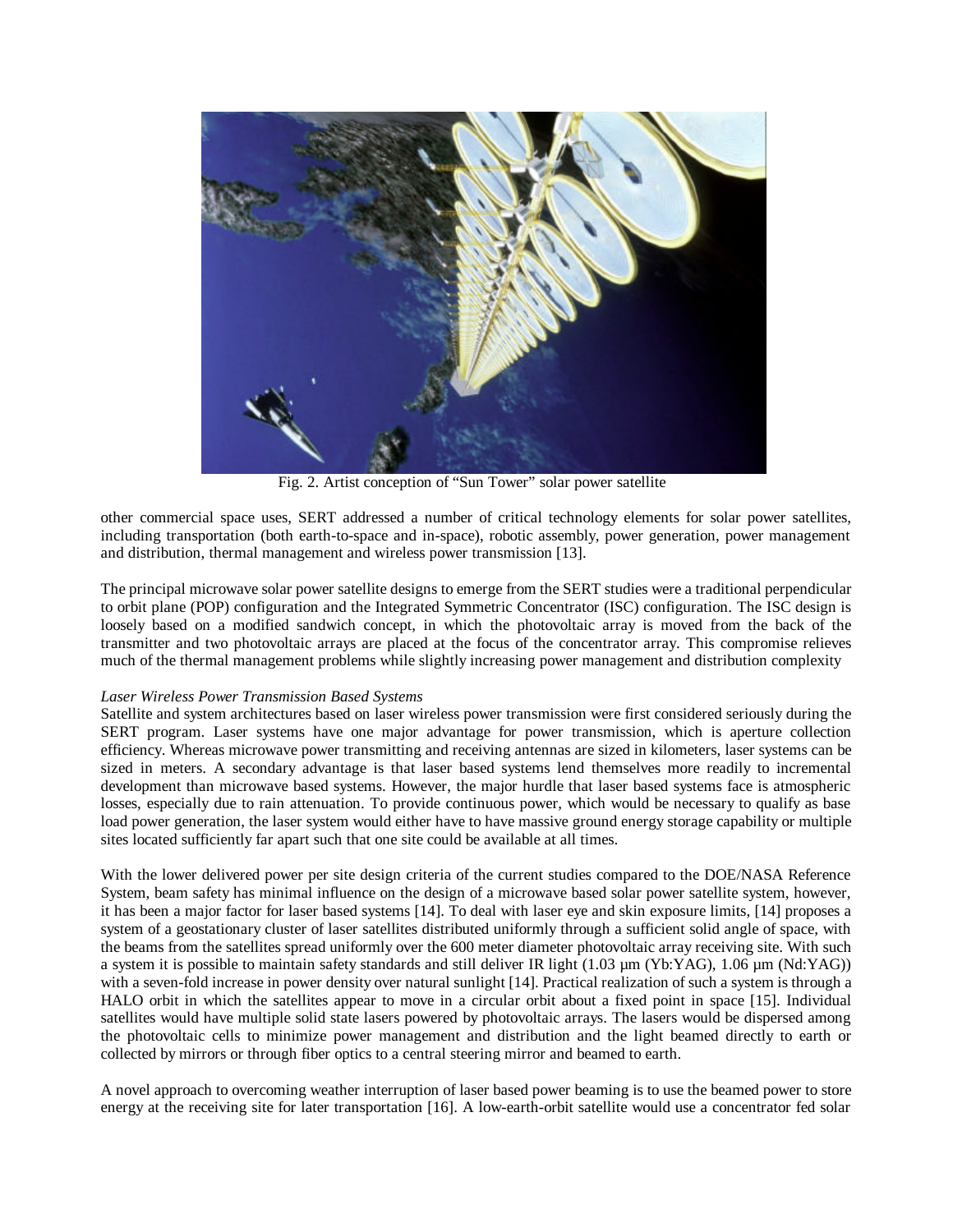

Fig. 3. Integrated Symmetric Concentrator concept showing concentrator mirrors in orange, photovoltaic arrays in dark blue and microwave transmitter disc in green (scale: transmitter disc is 500 m diameter)

pumped laser to deliver 10 megawatts of laser energy focused into a tank of seawater containing titanium dioxide as a catalyst to split the water into its component hydrogen and oxygen. The hydrogen could be used as a fuel directly, or reacted with  $CO<sub>2</sub>$  to make methane.

### *Hybrid Laser-Microwave Wireless Power Transmission Based Systems*

Laser and microwave wireless power transmission each have unique advantages, lasers in requiring smaller apertures and microwaves in being nearly immune to rain and other atmospheric conditions. Proposals have been made to marry the two such that each would operate in the most advantageous environment. The key to the design proposal is a platform operating in the stratosphere at about 20 kilometers height [17, 18]. Lasers would be used to beam power from satellites at geostationary orbit through space (no atmospheric attenuation) to a photovoltaic array on the platform. The power would be retransmitted with microwaves from the platform to a ground rectenna. This would minimize both the size of the satellite transmitter and ground receiver for an all-weather transmission system. Drawbacks to such a system include efficiency losses due to the conversion/retransmission step and the likelihood of exceeding microwave beam power density safety standards.

# **TECHNOLOGY DEVELOPMENT**

Progress has been made in a number of technologies relevant to space solar power and the development of an economic solar power satellite since the Reference System [13]. Photovoltaic cell efficiency has risen from approximately 14% for the single crystal silicon base-lined in the DOE/NASA study to 27.4% obtained with sunlight concentrated through a stretched lens array Fresnel concentrator onto a triple junction solar cell [19] and even higher efficiencies are being sought. Inflatable structures have been demonstrated in space [20, 21], lending credence to concepts for lower mass satellite structures. Propulsion, thermal management and power management technologies have all advanced [22]. Infrastructure technologies such as robotics for assembly and repair of modular structures have come of age [23, 24]. Space transportation scenarios necessary to support the massive launch requirements necessary to solar power satellite deployment are being developed along with the new, reusable launch technology necessary to bring transportation cost down to economically viable levels.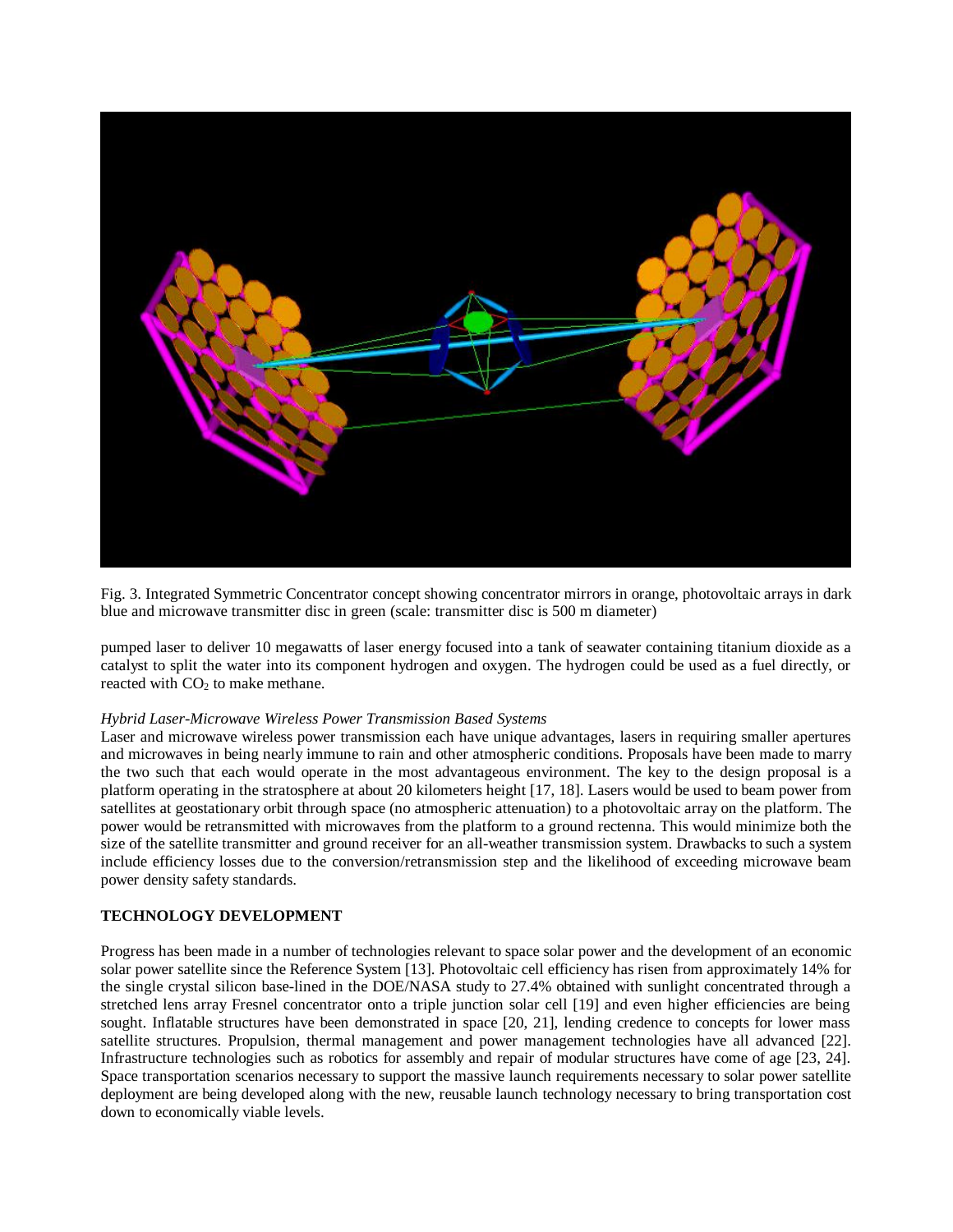## **WIRELESS POWER TRANSMISSION**

#### **Historical Background**

The first wireless power transmission was recorded in scientific experiments by Heinrich Hertz in which high-frequency power was generated, transmitted and received with parabolic reflectors, and detected at the receiver [25]. Wireless power transmission experiments were conducted by Nikola Tesla just before and during the early part of this century. Tesla envisioned wireless power transmission as an alternative to the terrestrial transmission line and distribution grid. Tesla hoped to use a central beaming station to set up a pattern of standing waves with optimally placed receivers. His idea, to transmit energy without wires, was far ahead of the technology. In 1899, Tesla first attempted to transmit power from a 200 foot tower at his laboratory in Colorado Springs, Colorado. The resulting level of power broadcast and collected are not recorded [25]. His final project, a demonstration transmission system on Long Island was discontinued in 1917 for lack of funding [26].

High power transmission of microwaves became possible with the invention of the magnetron and its subsequent improvement by Japanese researchers in the 1920s, and the invention of the klystron in the 1930s. However, wireless power transmission remained a distant possibility although in 1926 H. Yagi and S. Uda presented "Feasibility of Electric Power Transmission by Radio Waves" at the Third Pan-Pacific Academic Conference in Tokyo [27].

During the Second World War, the secret Japanese "Z-project" to shoot down aircraft with a ground-based high power microwave beam resulted in the development of a 100 kW magnetron [27].

A demonstration of point-to-point wireless power transmission was finally achieved by the Westinghouse Electric Company in their laboratory in the 1930s [25], but it was not until the work of William Brown at the Raytheon Company in the 1960s, that point-to-point, focused power beaming with microwaves became practical [28-30].

The development of the laser (light amplification by stimulated emission of radiation) in 1960, following the earlier microwave maser (microwave amplification and stimulation through the emission of radiation) in 1953 [31], led to a potential reduction in the size of power beaming equipment, since the diameter of the transmitter and receiver is proportional to the wavelength of radiation.

Although lasers have existed in the laboratory for more than 30 years and have recently been incorporated into most aspects of human life (*e.g.,* communications and personal electronics), little effort was put into developing high average power lasers until the concept of beam weapons seized the military. Beginning in the 1980s, military research efforts such as the Strategic Defense Initiative included research into high energy and high power laser weapons [32].

### **Recent Progress**

### *Microwave*

For direct microwave wireless power transmission to the surface of the earth, a limited range of transmission frequencies is suitable. Frequencies above 6 GHz are subject to atmospheric attenuation and absorbtion, while frequencies below 2 GHz require excessively large apertures for transmission and reception. Efficient transmission requires the beam have a Gaussian power density. Transmission efficiency  $\eta_b$  for Gaussian beams is related to the aperture sizes of the transmitting and receiving antennas:

$$
\eta_b \sim 1 - \exp(-\tau^2) \tag{1}
$$

and

$$
\tau = \pi D_t D_r / (4\lambda R) \tag{2}
$$

where  $D_t$  is the transmitting array diameter,  $D_r$  is the receiving array diameter,  $\lambda$  is the wavelength of transmission and R is the range of transmission.

Frequencies other than 2.45 GHz, particularly 5.8 GHz and 35 GHz are being given greater attention as candidates for microwave wireless power transmission in studies and experiments. The mass and size of components and systems for the higher frequencies are attractive. However, the component efficiencies are less than for 2.45 GHz, and atmospheric attenuation, particularly with rain, is greater.

Work by Brown [33] has resulted in the conversion of a common 2.45 GHz magnetron oscillator, with the addition of external circuitry, into a high-gain, phased-locked amplifier with independent control of the operating frequency and of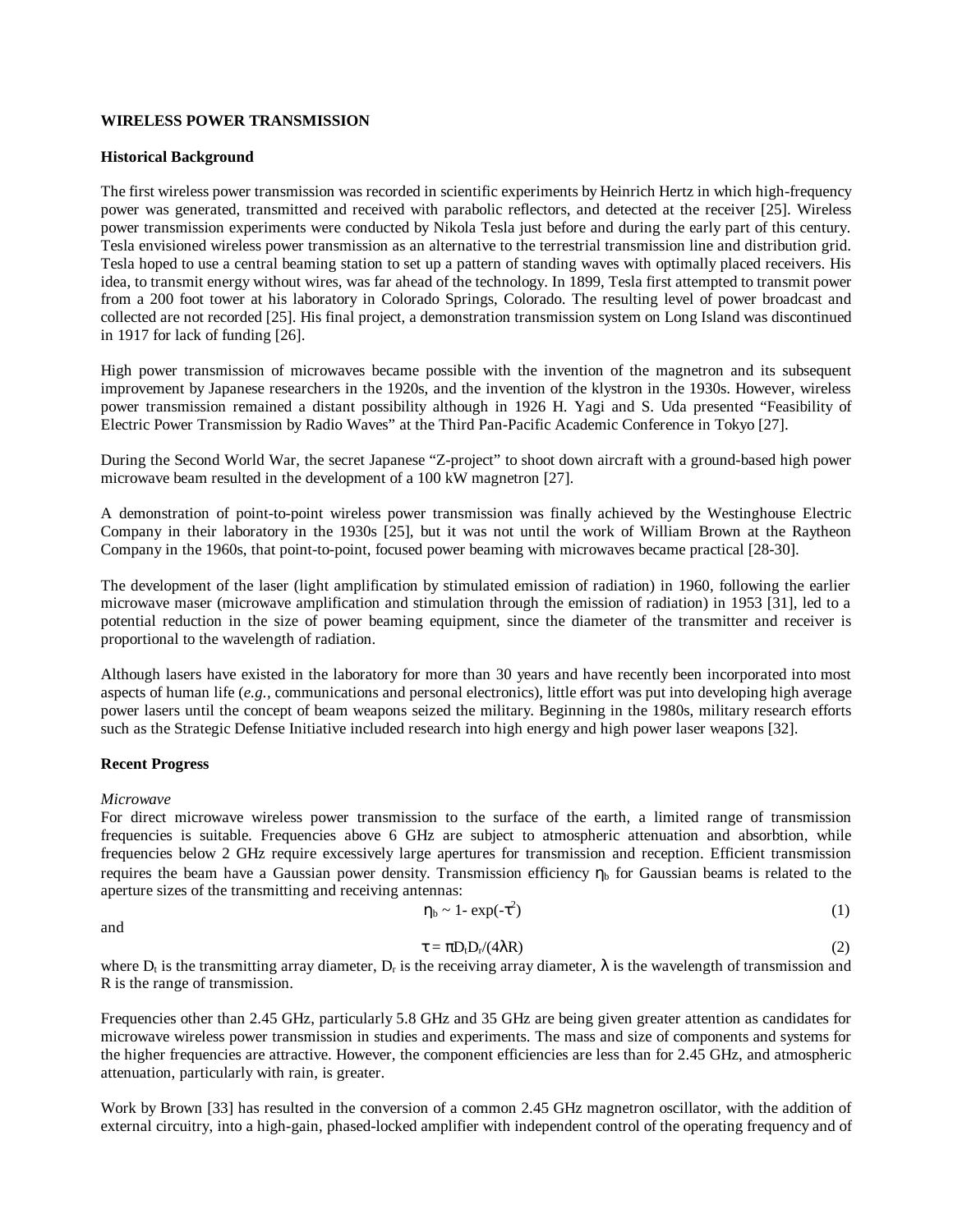the power output level. This control was achieved over a broad range of power output and operating frequency. In addition, an amplitude control system using a buckboost coil is incorporated into the packaging of the magnetron. This controls the microwave power output level within narrow limits despite a wide variation in the DC voltage applied to the magnetron, functioning as a low loss power conditioner when the magnetron is paralleled with other magnetrons on a common high power bus. It also functions as an electronic filter to help counter the effects of a current ripple on the power supply. This magnetron has been coupled with a slotted waveguide antenna element to form the basis of a phased array antenna.

Development of more efficient microwave tube devices has been stimulated primarily by commercial applications. Conversion efficiency (DC-RF) of a 2.45 GHz magnetron operating at 800 Watts output has been measured at 85% [34].

Although conversion efficiency is not yet as high as for magnetrons, solid state radio frequency transmitting systems show promise and are improving. The Japanese in particular continue development of solid state devices for the Solar Power Satellite systems and experiments they are planning [35,36].

Improvements are being reported for RF to DC conversion devices such as higher frequency rectennas, including circularly polarized rectennas, [37-42] and cyclotron wave converters [43, 44].

### *Laser*

Except for those laser power beaming missions which use thermal energy from the beam, it is necessary to convert the light to electricity. This means developing photovoltaic cells which are capable of efficiently converting multiple sun intensity coherent monochromatic light into electricity. Photovoltaic research has shown an increase in conversion efficiency of 2 to 3 times for photocells illuminated with laser light near the bandgap of the semiconducting material as compared with sunlight [45].

The photovoltaic materials most seriously considered for laser power converters are, naturally enough, those most commonly in use with current solar photovoltaic space power systems. These are gallium arsenide (GaAs) and crystalline silicon (Si) [46, 47]. To a lesser extent indium phosphide (InP) has received attention because its conversion efficiency approaches gallium arsenide and it is more radiation tolerant than either gallium arsenide or silicon [48]. Copper indium diselenide (CIS) and gallium antimonide (GaSb) have been considered for IR wavelength beaming, but suffer from significantly lower conversion efficiency with monochromatic light [48]. Cadmium telluride/cadmium sulfide and amorphous silicon seem not to have been investigated to this point. Multi-bandgap cells offer no advantage with monochromatic light and have the disadvantage of being generally heavier and more complex and costly to manufacture.

Maximum efficiency for a photovoltaic cell with monochromatic light is achieved at a wavelength that is just short of the cutoff wavelength for the semiconductor [48]. The cutoff wavelength  $(I_c(\mu m))$  is given by

 $l_c = 1.24/E_g$  (3)

where  $E_g$  is the semiconductor bandgap energy in eV. Peak wavelength efficiencies for steady state monochromatic light illumination have been calculated for GaAs ( $>58\%$  for 0.84  $\mu$ m,  $>50\%$  for 0.74 - 0.87  $\mu$ m [49]), InP (56.7% for 0.87 µm, >50% for 0.75 - 0.925 µm [48]) Si (>42% for 0.93 µm [49]), CIS (about 30% for 1.05 µm [49]) and GaSb ( $>25\%$  for 1.3 - 1.6 µm [49]). Conversion efficiencies have been measured for Si of 45% at 1.02 µm, [50] and for GaAs of about 52% at 0.84  $\mu$ m [51] and 68.5% at 0.83 $\mu$ m [52]. However, this is a much lower conversion efficiency than that demonstrated by microwave rectennas.

The efficiency of converting electricity to laser light has been increasing. Recent work on diode lasers has achieved 60% electrical to light efficiency for a laser pumping diode bank [53]. Coupled with the >60% conversion efficiency reported for diode pump power at 1.06 µm laser light conversion in a Yb:YAG laser [54] suggests overall conversion efficiency approaching 40%. However, the useful measure of efficiency for solar power satellites is output laser power per unit of solar energy. In this case, the overall efficiency is close to 9%. An alternate to diode-pumped lasers is solarpumped lasers, which give direct conversion from sunlight to laser light. The current solar-pumped laser efficiency record is held by Nd:YAG at 4.8% [55].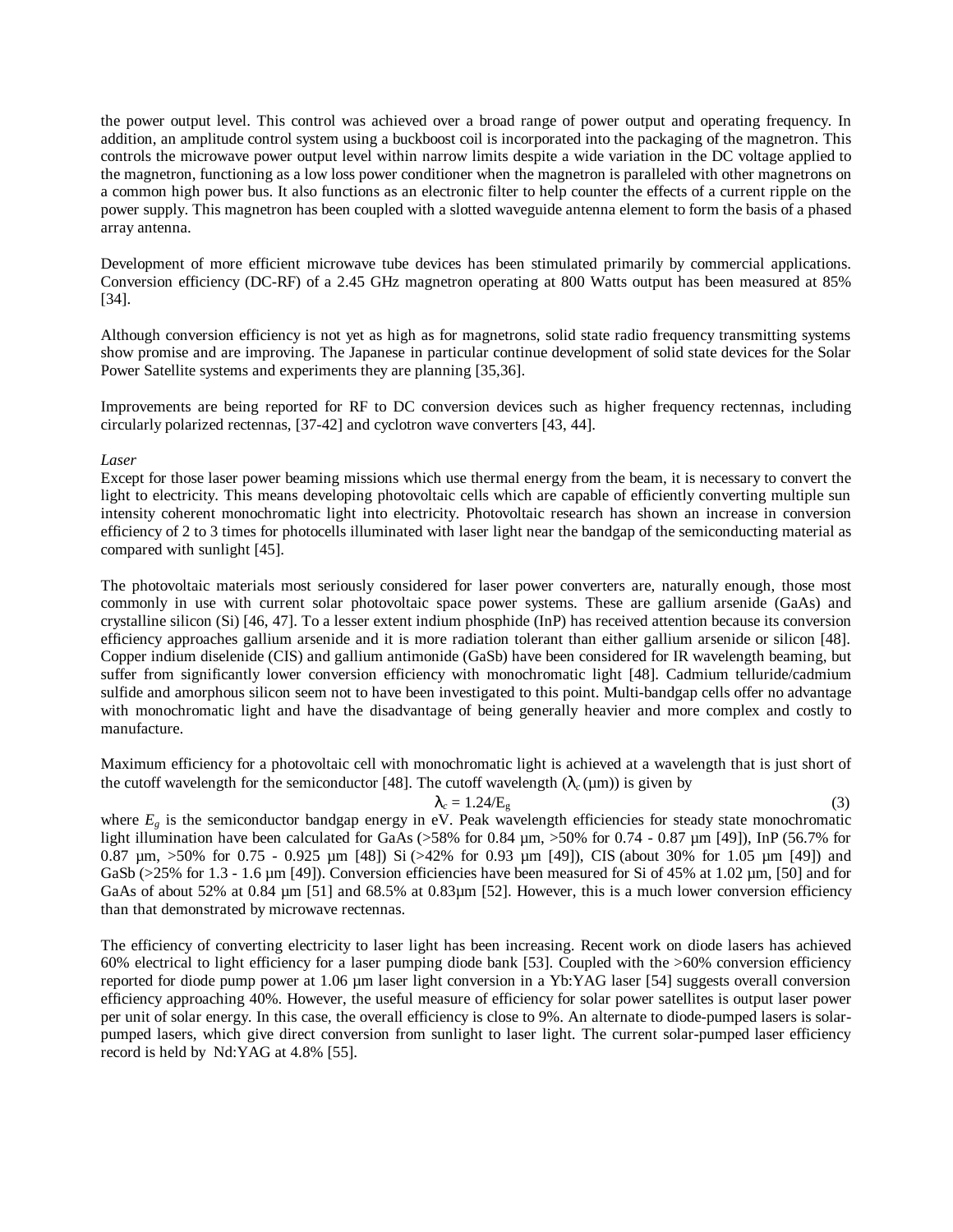# **DEMONSTRATION PROJECTS**

#### **SPS 2000**

The prize for most ambitious wireless power transmission demonstration proposed since Tesla's Long Island tower experiment before World War I goes to the Japanese SPS 2000 project [6, 56]. The purpose is to demonstrate a functioning solar power satellite system including the wireless transmission link and develop the ground infrastructure in several locations to provide the basis for a space solar power market.

The design calls for a gravity stabilized satellite capable of delivering 10 MW of electricity from a spherical 1100 km east-to-west equatorial orbit. The phased array antenna will be capable of steering  $\pm 30^\circ$  along the orbital path (E-W) and  $\pm 16.7^\circ$  perpendicular to the orbital path (N-S). This will limit the possible rectenna sites to close to the equator. In addition to being limited to an equatorial band, the receiving sites must be at least 1200 km apart to maximize the length of time for power transmission to each individual site. Because power can only be received intermittently at any ground site (about 4 minutes out of the 108 minute orbit for a beam scan angle of 30°) energy storage is an important component of any ground site. Further limitations are placed on the power available to any site by the diurnal rotation of the Earth, since the satellite is incapable of delivering energy while in eclipse over a site during the night. With an average daily coverage of less than 30 minutes per site, 4 to 4.5 MWh of energy could be available to a site from the SPS 2000 satellite.

The satellite is in the form of a long prism. The base of the satellite is always earth facing and mounts the transmitting array. The "roof" faces of the satellite are paneled with photovoltaic cells. The phased array transmitting array is based on a dense array of low energy solid state antenna elements (the design assumes an efficiency of 60%, which has not yet been achieved, the MILAX/METS antenna solid state elements achieved 42% efficiency [57]). To assure target acquisition and tracking, a retrodirective beam at 245 MHz transmitted from each rectenna site is used. The satellite would be launched in sections and assembled on orbit.

Initial designs studies have been completed and a scale model mock-up of the satellite has been made. Several potential receiving sites, from Pacific Islands to South American Andes locations have been visited by the SPS 2000 team, with a generally enthusiastic reception.

## **Grand-Bassin Project**

This project, planned for La Réunion will supply electricity to the remote village of Grand-Bassin [58]. During its implementation, the French led Grand-Bassin project will accomplish several goals. Most important of these is to provide an actual demonstration of point-to-point power beaming. Grand-Bassin is a small isolated mountain village on La Réunion. Set in the scenic environment of a river valley surrounded by steep cliffs, access is limited to trail or helicopter. Several tourist lodges have been established in Grand-Bassin to accommodate sightseers. Further development of the tourist potential of Grand-Bassin is hampered by the lack of electricity in the village to supply refrigeration for food and laundry for overnight guests. Several options were investigated for providing up to 10 kW of electricity to Grand-Bassin. For primarily aesthetic reasons, a microwave wireless power transmission link from the existing terminus of an electric power line was chosen.

The primary constraint imposed on the system was cost. In order to compete with photovoltaic conversion and keep overall energy costs low, the end-to-end electrical conversion and transmission system efficiency had to be at least 20%. Although the aesthetic desire was to use as small a transmitter and rectenna as possible, concern for the perceived safety of the human inhabitants and other biota argues for low energy density (maximum of 5 mW/cm<sup>2</sup>) in the beam, with an attendant loss of efficiency. An "H" dipole design is used for the rectenna. The transmitter will consist of injection locked phase and amplitude controlled magnetrons (see above, [33]) feeding a multi-focus parabolic reflector. This design consists of several parabolic reflector sectors with a common focus, a microwave analogue to the Fresnel lens. The distance of the wireless link is 700 m. The design system will utilize a rectenna aperture diameter of 17 m, with a 6 m transmitter diameter to give 95% collection efficiency. Overall ac-to-ac conversion efficiency is calculated to be 57%.

A prototype system demonstration will consist of four multi-focus parabolic reflectors fed by 1 kW magnetrons transmitting over a distance of 150 m to a 180  $m<sup>2</sup>$  H dipole rectenna to deliver 2 kW output power.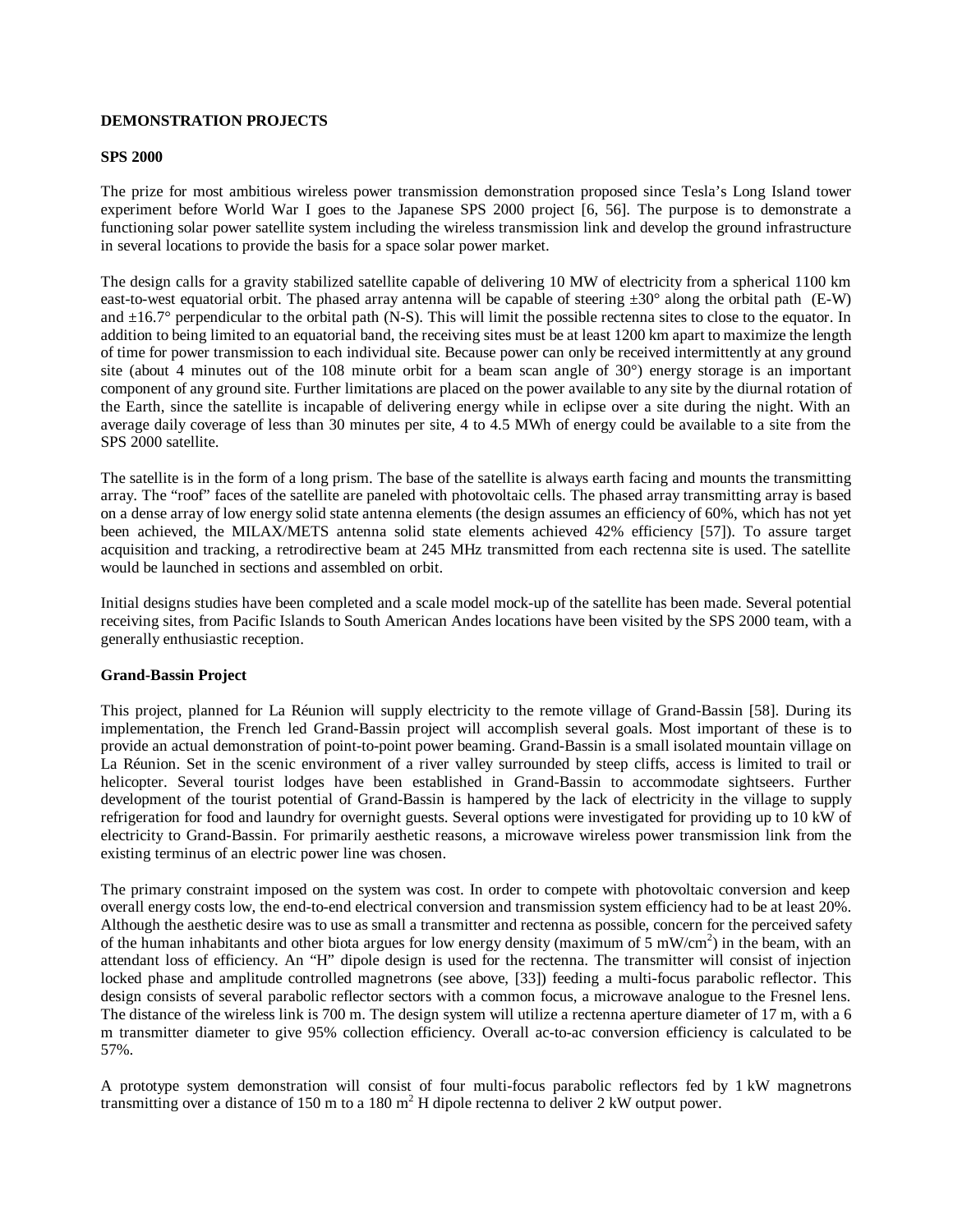## **Retrodirective Phased Array Antenna/Rectenna Demonstration**

Recent and continuing work at Kobe University has led to the development of a 5.8 GHz retrodirective phased array transmission system demonstrator. The antenna uses solid state amplifiers directly connected to the transmitting antenna elements to reduce cable losses and reduce weight and was derived from the antenna design used for MILAX/METS. A half frequency pilot beam (2.9 GHz) is broadcast from the rectenna. Receiving antennae for the pilot beam are integral with the transmitting antenna. The phase of the pilot beam is determined by comparison with the 5.8 GHz master oscillator. The conjugate phase is fed to phase shifters to accurately steer the beam onto the rectenna. Advantages of this system include smaller size and less mass when compared to 2.45 GHz, simple and accurate pointing control and improved efficiency of the power amplifiers. The system was first demonstrated at SPS '97 in Montreal.

## **SPS End-to-End Terrestrial Demonstration**

A test project to demonstrate all the major elements of a solar power satellite on the ground has been proposed [59]. In this demonstration concept, the DC output of a photovoltaic array is used to power a transmitting array at the hundreds of kW power level. The receiving rectenna, located at a distance of 1 to 5 km from the transmitter, would convert the RF power to DC for a utility grid. The objective is to verify practical wireless power transmission and to establish the reliability of components operated over time. In addition to operation data, environmental studies could be performed to ensure the safety of the beam. Finally, it would be possible to test the concept of beam splitting (targeting multiple receivers) from the transmitting antenna.

## **Microwave Garden**

Limited studies have been undertaken to understand the effects of non-ionizing radiation on biota. Regulatory agencies have established widely varying standards and limits for human exposure to microwave radiation dependent both on the wavelength and intensity of the radiation. The most widely cited non-human studies were performed with birds [60] and bees [61]. Japanese researchers have embarked on a long-term project to determine the effect of microwave radiation on the biota [62].

A long-duration microwave exposure facility was built in 1994 in Japan. A horn antenna is mounted at a height of 2 m on a pole in the middle of an 8 m by 8 m test field. The plot is surrounded by a 4 m high shield fence. The radiation field has been mapped to determine local intensities. Several experiments have been conducted with plants on the effect of 2.45 GHz radiation at beam intensities up to 23 mW/cm<sup>2</sup> (the maximum proposed beam intensity for the DOE/NASA Reference Study). Seeds sewn in the plot are allowed to germinate and grow while under constant radiation.

The studies have been carried out under natural conditions, leading to the conclusion that whereas the radiation test equipment and facility had been validated, any effect from microwave radiation has been overwhelmed by the local weather conditions.

### **ISPER**

A Japanese led space experiment [12] is being planned to demonstrate a new concept for a solar power satellite. The heart of the concept is a sandwich structure with the retrodirective solid state phased array transmitting antenna integrated with solar cells directly connected to the power amplifiers, eliminating long conducting lines. Light inflatable concentrators would track the sun and reflect light to the solar cells. The experiment consists of a transmitting antennaphotovoltaic array sandwich array deployed from the Japanese Space Flyer Unit (SFU) in low earth orbit beaming to daughter satellites and ground stations. The primary objective of the ISPER experiment is to verify the space operation of the antenna-photovoltaic array sandwich. Secondary objectives are to examine the nonlinear interaction between the ionospheric plasma and the microwave beam demonstrate the solar collector and demonstrate microwave wireless power transmission from low earth orbit. The ground station will receive enough power to light a small lightbulb.

### **Lunar Rover**

A demonstration of a microwave powered rover was completed by the Boeing Company under the SERT program [63]. The demonstration was based on improvements to a 5.8 GHz powered buggy built in the early 1990s [64]. The control electronics were upgraded and the vehicle was operated remotely *via* a wireless internet connection.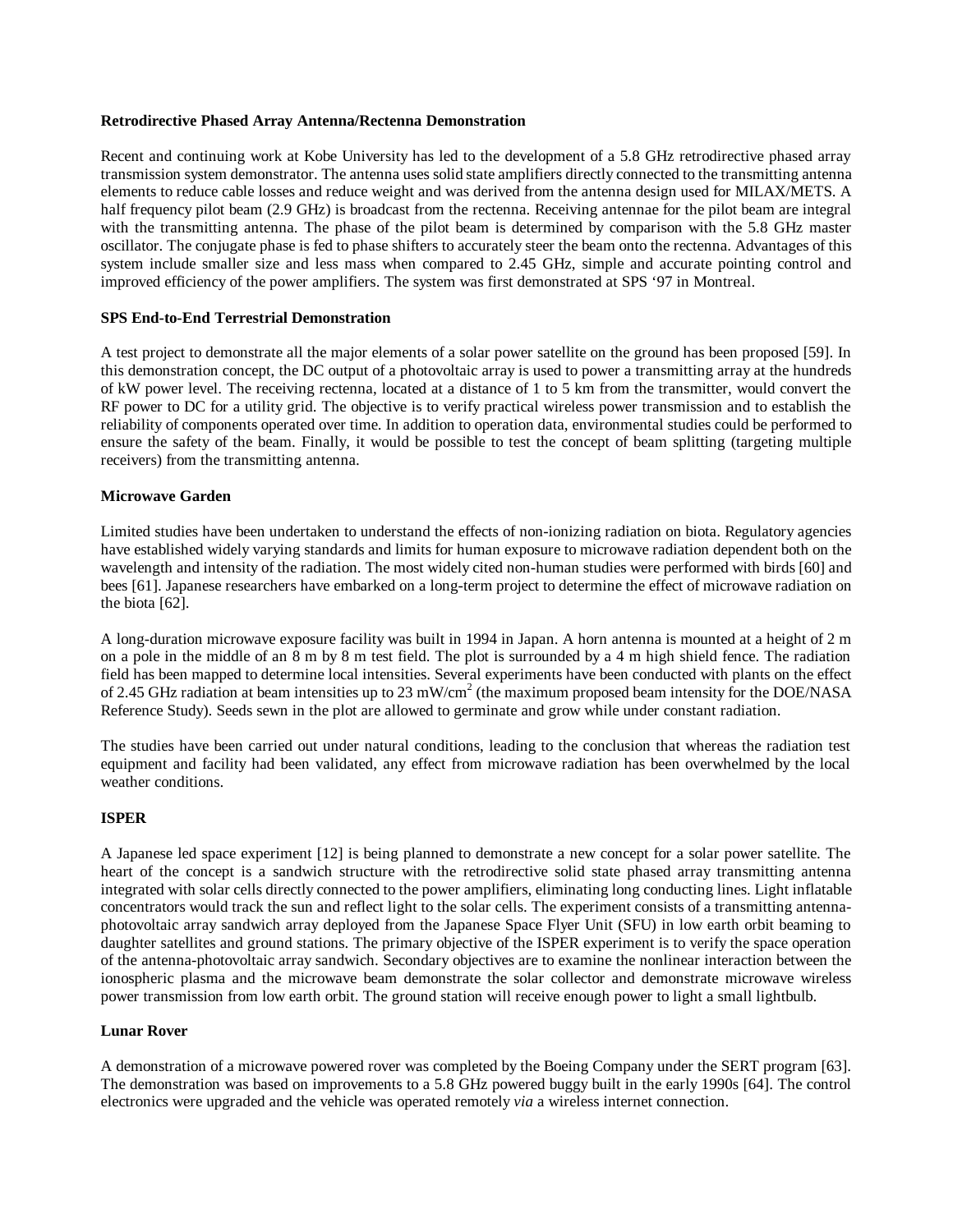## **New Initiatives**

## *NASDA*

The National Space development Agency of Japan (NASDA) invited two teams of Japanese companies to submit proposals for a space solar power demonstration satellite [65]. The satellite would be capable of generating between 10 kilowatts and 1 megawatt of power. The program is aiming for a launch on the H-2A in 2005 to 2007. One of the teams developing design proposals consists of Mitsubishi Heavy Industries Ltd. and NEC Toshiba Space Systems Ltd. The other includes Mitsubishi Electric Corp., Ishikawajima-Harima Industries Co., IHI Aerospace Engineering Co., Kawasaki Heavy Industries Ltd. and Shimizu Corp.

# *NASA*

NASA has developed a series of flight demonstration model systems leading to development of a functioning solar power satellite [13]. They progress in the level of satellite power from Model System Category (MSC) 1 at 100 kilowatts to MSC 4 at 1 gigawatt, which is essentially a full-scale system. Intermediate steps include MSC 1.5 at 1 megawatt and MSC 3 at 10 megawatts. MSC 2 is a lunar rover. Planning is currently underway to define appropriate technology demonstration experiments for MSC 1. It is currently scheduled to carry both laser and microwave power beaming experiments, space-to-space as well as space-to-ground.

### *Industry*

Recent work at Off Earth WPT addressed system studies for ground-to-air wireless power supply systems, including a scaled airship demonstration [66]. This demonstration would use a 12 meter phased array antenna, beaming at 300 meter altitude to a 3m diameter rectenna to provide adequate power to drive the airship at 30 mph. The airship would be some 30 m long and the system would be visible and useful for public relations. Estimated cost for the demonstration would be on the order of \$5 million. A full-scale operational system at an altitude of 20 km would cost \$40 - 50 million.

# **REFERENCES**

[1] Criswell, D. R. and Waldron, R. D., "Results of analysis of a lunar-based power system to supply Earth with 20,000 GW of electric power", *SPS 91 Power from Space* Paris/Gif-sur-Yvette 27 to 30 August 1991, pp. 186-193

[2] US Department of Energy Energy Information Administration, "International Energy Outlook 2002" Report No. DOE/EIA 0484 (2001) March 2002

[3] Glaser, P.E. 1968 "Power from the Sun: Its future", Science, 162, 857 (1968)

[4] DOE 1978 "Satellite power system (SPS) concept development and evaluation program (CDEP) Reference System Report", DOE/ER-0023, October 1978

[5] *Electric Power from Orbit: A Critique of a Satellite Power System*, National Research Council, National Academy Press, Washington, D.C., 1981

[6] M. Nagatomo, S. Sasaki, Y. Naruo and V.A. Vanke, "Solar Power Systems (SPS)— investigations at the Institute of Space and Astronautical Science of Japan" Physics – Uspekhi **37** (6) 589-599 (1994) Translated by V.L. Savvin, revised by S.P. Harrop from Uspekhi Fizicheskikh Nauk **164** (6) 631-641 (1994), http://ufn.ioc.ac.ru/ufn94/ufn94\_6/ufn46d.pdf [7] M. Nagatomo, *Space Power* **6** 299 (1986) cited in [6]

[8] R. Akiba and H. Yukota in *Proceedings of the Pacific ISY Conference— A planning Meeting for the Internatkional Space Year,* (Kona, Hawaii, 1987) cited in [6]

[9] David R. Criswell "Overview of the Proposed Lunar-Solar power System", in *WPT-93: First Annual Wireless Power Transmission Conference*, Center for Space Power, Texas A&M University, College Station, Texas PP. 223-231 (1993)

[10] Harvey Feingold, *et al,* "Space Solar Power— A fresh Look at the Feasibility of Generating Solar Power in Space for Use on Earth": Science Applications International Corporation Report SAIC-97/1005, Science Applications International Corporation, Schaumberg, Illinois, 1997

[11] Harvey Feingold, *et al,* (1999) "SPACE SOLAR POWER 1998 CONCEPT DEFINITION STUDY", Report Number SAIC-99/1016 Science Applications International Corporation, Schaumburg, Illinois, 1999

[12] Nobuyuki Kaya, "A New Concept of SPS With a Power Generator/Transmitter of a Sandwich Structure and a Large Solar Collector", *Space Energy and Transportation,* Vol. 1, No. 3, 1996, pp. 205-213

[13] *Laying the Foundation for Space Solar Power: An Assessment of NASA's Space Solar Power Investment Strategy (2001),* National Research Council, National Academy Press, Washington, D.C., 2001 http://books.nap.edu/books/0309075971/html

[14] Matthew H. Smith, Richard L. Fork and Spencer T. Cole "Safe delivery of optical power from space" *Optics Express,* **8** (10) 537-546 (2001)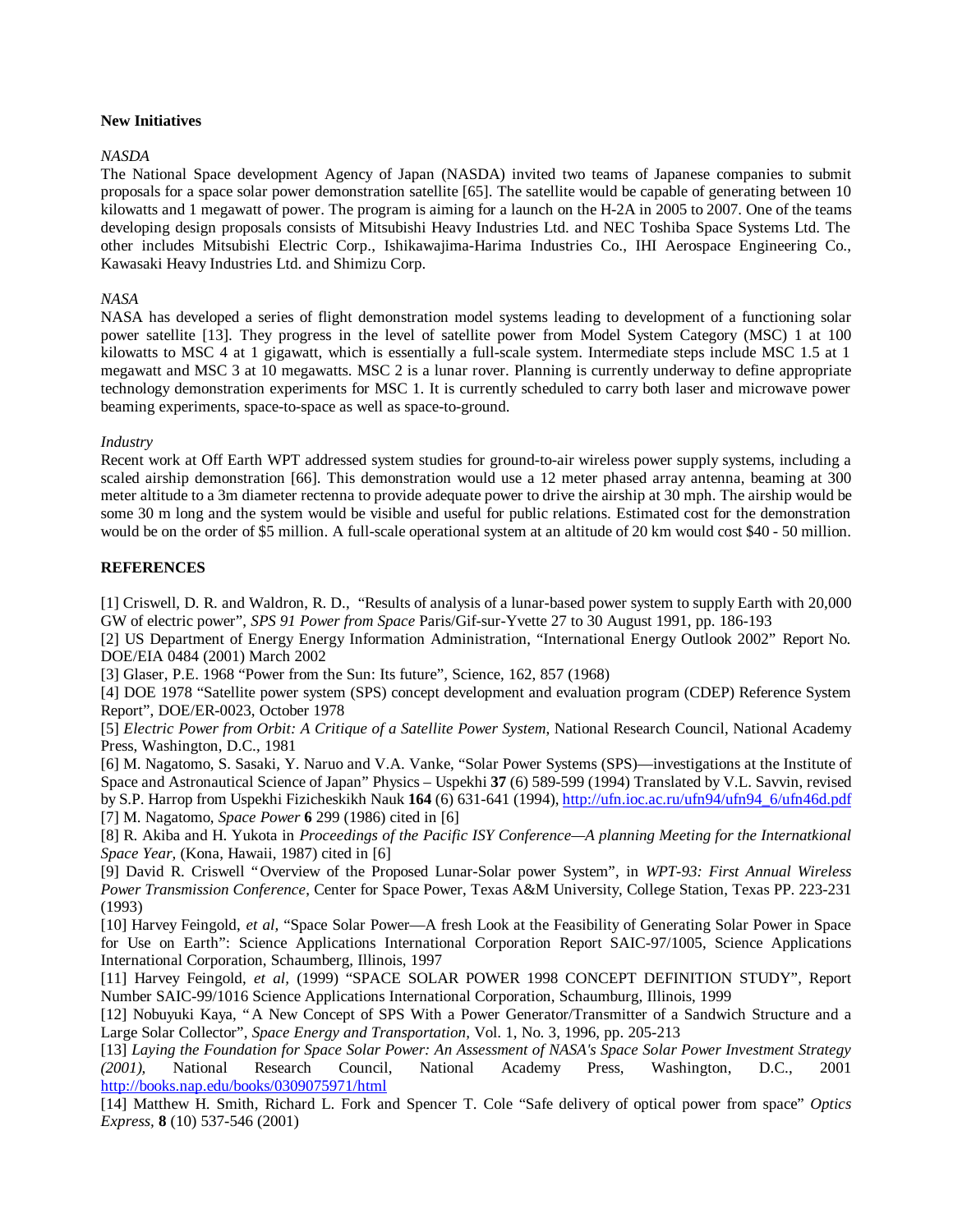[15] Henry Harris, personal communication, see also reference 6 in [14]

[16] Masahiro Mori, " Freeing Gases for Cheap Fuel Cells With Orbiting Laser Cannons" in *SPACE.com* article by Erik Baard http://www.space.com/businesstechnology/technology/laser\_hydrogen\_020109 January 9, 2002, [17] Richard Dickinson, Unpublished results, 2000

[18] NASDA Online Space Notes, "Solar-power generation in space: Airship to relay power from space to ground", http://spaceboy.nasda.go.jp/note/Kouso/E/kou106\_solar\_e.html

[19] Press Release, ENTECH, Inc. available at http://www.entechsolar.com

[20] R.E. Freeland, G.D. Bilyeu, G.R.Veal and M.M. Mikulas, "Inflatable Deployable Space Structures Technology Summary" IAF-98-1.5.01, 49<sup>th</sup> International Astronautical Congress, September 28-October 2, 1998, Melbourne, Australia

[21] D. Cadogan, M.Grahne and M. Mikulas, "Inflatable space Structures: A New Paradigm for Space Structure Design", IAF-98-1.1.02, 49<sup>th</sup> International Astronautical Congress, September 28-October 2, 1998, Melbourne, Australia

[22] John C. Mankins, Statement of John C. Mankins, Manager, Advanced Concepts Studies, Office of Space Flight, Before the Subcommittee on Space and Aeronautics, Committee on Science, U.S. House of Representatives, September 7, 2000, http://www.house.gov/science/mankins\_090700.htm

[23] William Whittaker, Peter Staritz, Chris Urmson, "Skyworker: Assembly, Inspection, and Maintenance of SSP Facilities" Presentation to Technical Interchange Meeting 2 December 8, 1999, http://216.239.51.100/search?q=cache:VbK6CIBbdUgC:www.frc.ri.cmu.edu/projects/skyworker/data/TIM2- Final.ppt+%22space+solar+power%22+robots&hl=en

[24]SPACE.com article "NASA's 'Snakebots' Slither to Life", SPACE.com, May 4, 2000, http://www.space.com/news/snakebots\_000504.html

[25] William C. Brown, "The History of Power Transmission by Radio Waves", *IEEE Transactions on Microwave Theory and Techniques*, **32** (9) 1230-1242 (1984)

[26] Margaret Cheney, *Tesla: Man Out of Time,* Prentice-Hall, Englewood Cliffs, New Jersey, 1981, pp. 164-174

[27] Hiroshi Matsumoto, "Microwave Power Transmission from Space and Related Nonlinear Plasma Effects" *Space and Radio Science Symposium: 75th Anniversary of URSI,* 26-27 April 1995, Brussels, Belgium, pp. 155-190

[28] W.C. Brown, "Experimental Airborne Microwave Supported Platform" Tech Rep. RADC-TR-65-188, Contract AF30 (602) 3481, Cec. 1965

[29] W.C. Brown, "Experiments Involving a Microwave Beam to Power and Position a Helicopter", *IEEE Transactions on Aerospace Electronic Systems.* Vol. AES-5, no. 5, pp 692-702, Sept. 1969

[30] W.C. Brown, "Electronic and Mechanical Improvement of the Receiving Terminal of a Free-Space Microwave Power Transmission System," NASA Contractor Report CR-135194, Contract No. NAS 3-19722, pp. 51-52, 1977

[31] Jeff Hecht, *Beam Weapons: The Next Arms Race,* Plenum Press, New York, 1984, pp. 23-25

[32] Jeff Hecht, *ibid* pp. 3-4

[33] William C. Brown, "The Electronically Steerable Phased Array Module (ESPAM)" *WPT'95: Second Wireless Power Transmission Conference,* October 16-19, 1995, Kobe, Japan, Abstract 4-1

[34] Richard Dickinson, Personal communication, 2002

[35] N. Kaya, Y. Fujino, M. Fujitat and G. Maryniak, "Space Experiments on Microwave Power Transmission", *Proceedings, SPS '97 Conference,* Montréal, Canada, August 24-28, 1997, pg. 249

[36] H. Matsumoto, *et al* "Microwave Power Transmission Experiment on JEM-EF of International Space Station", *Proceedings, SPS '97 Conference,* Montréal, Canada, August 24-28, 1997, pp. 231-236

[37] P. Koert and J.T. Cha, (1992) "Millimeter Wave Technology for Space Power Beaming", *IEEE Trans. Microwave Theory Techn.*, Vol. 40, No. 6, pp. 1251-1258, June 1992.

[38] P. Koert and J.T. Cha, (1993) "35 GHz Rectenna Development", in *WPT-93: First Annual Wireless Power Transmission Conference*, Center for Space Power, Texas A&M University, College Station, Texas PP. 457-466, 1993 [39] J.O. McSpadden, L. Fan. and K. Chang, (1997) "A High Conversion Efficiency 5.8 GHz Rectenna", in *1997 IEEE MTT-S International Microwave Symposium Digest,* pp. 547-550, 1997

[40] G. Youn, Y.H. Park, K.H. Kim and Y.C. Rhee, "A Study on the Properties of RF-DC Conversion Efficiency for the Dual-Polarization Rectenna", *Journal of the Iorean Institute of Communication sciences (JKICS)* **25** (3A) 435-442, 2000

[41] T. Miura, K. Hirayama, N. Shinohara and H. Matsumoto, "Study of High Power Rectennas for Microwave Power Transmission", *IEICE Transactions on communications, Japan,* vol J83-B, 525-533, 2000

[42] B. Strassner and K. Chang, "5.8 GHz Circular Polarized Rectifying Antenna for Microwave Power Transmission", in *2001 IEEE MTT-S International Microwave Symposium Digest,* pp.1859-1862, 2001

[43] V. Savvin, "New Possibilities of Cyclotron-wave Converter Improvement", *Proceedings, SPS '97 Conference,* Montréal, Canada, August 24-28, 1997, pp. 187-188